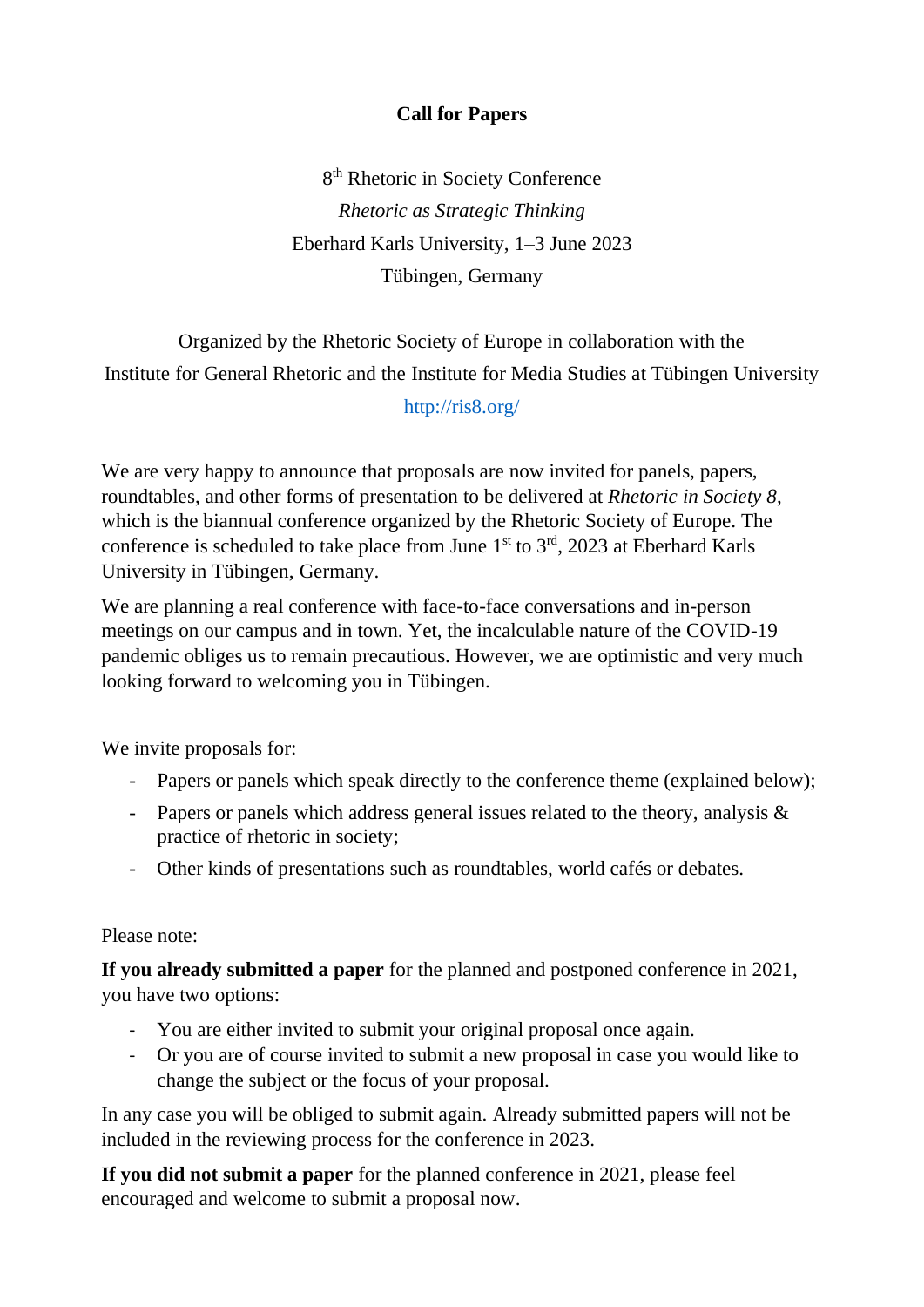### **Rhetoric as Strategic Thinking**

With its focus on 'strategy' and 'strategic thinking,' the *Rhetoric in Society 8* conference discusses the ways we define rhetoric as a specific form of communication, argumentation, persuasion, or mediation. Strategic thinking as a complex cognitive activity involves the mental representation of a goal as well as an understanding of the ways and means to achieve this goal through communicative action. Rhetors are expected to imagine a number of possible scenarios before deciding on a specific strategy and even to adjust this strategy during a campaign or even during a single speech. As Quintilian famously put it in his *Institutio oratoria* (II, 13, 2, transl. Butler): "If the whole of rhetoric could be thus embodied in one compact code, it would be an easy task of little compass: but most rules are liable to be altered by the nature of the case, circumstances, time and place and by hard necessity itself. Consequently, the allimportant gift for an orator is a wise adaptability since he is called upon to meet the most varied emergencies." The bellicose metaphor of the commander (*strategos*) is often used in ancient rhetorical theories to conceive of the orator's ability to adjust a strategic plan to specific circumstances or specific audiences. Like the commander, Quintilian's orator has to find answers "in the circumstances of the case." (*Institutio oratoria*, II, 13, 5, transl. Butler)

The conference endeavors to discuss rhetoric as strategic thinking in order to both define and question a key characteristic of rhetorical communication––one that has recently gained significance in the public eye due to the Russian invasion of Ukraine and the verbal rearmament of public discourse. The conference intends to explore different concepts from different disciplinary backgrounds, such as argumentation, strategic maneuvering, imagination and mental simulation, rhetorical agency, situational rhetoric, literature and linguistics, political theory, communication and media studies, organizational rhetoric/communication, public relations, philosophy of language and many more. We would also like to discuss the blurring boundaries between rhetoric and other forms of strategic communication such as manipulation, propaganda, populism, or warfare, to assess the strategies applied by human and non-human actors in scripted or artificial media environments, and to explore the conditions responsible for the success or failure of rhetorical strategies and tactics in societies that are increasingly coping with polarization, radicalization, and deception.

## *General papers*

We also invite proposals for papers and panels more generally concerned with the theory, practice or analysis of rhetoric. This may include, for example, historical scholarship, theoretical analysis and contemporary cultural or political critique; work grounded in political theory, philosophy, languages and linguistics, argumentation, literary studies, communication studies, composition, media studies, psychology, sociology, history, cultural studies and more. Papers might be comparative, national or transnational in focus, concerned with particular orators, ideologies or movements and focus on spoken, written or audio-visual communication.

#### *Alternative presentations*

We welcome proposals for forms of presentation other than panels and papers. This might include: roundtables addressing key rhetorical themes, works or phenomena;